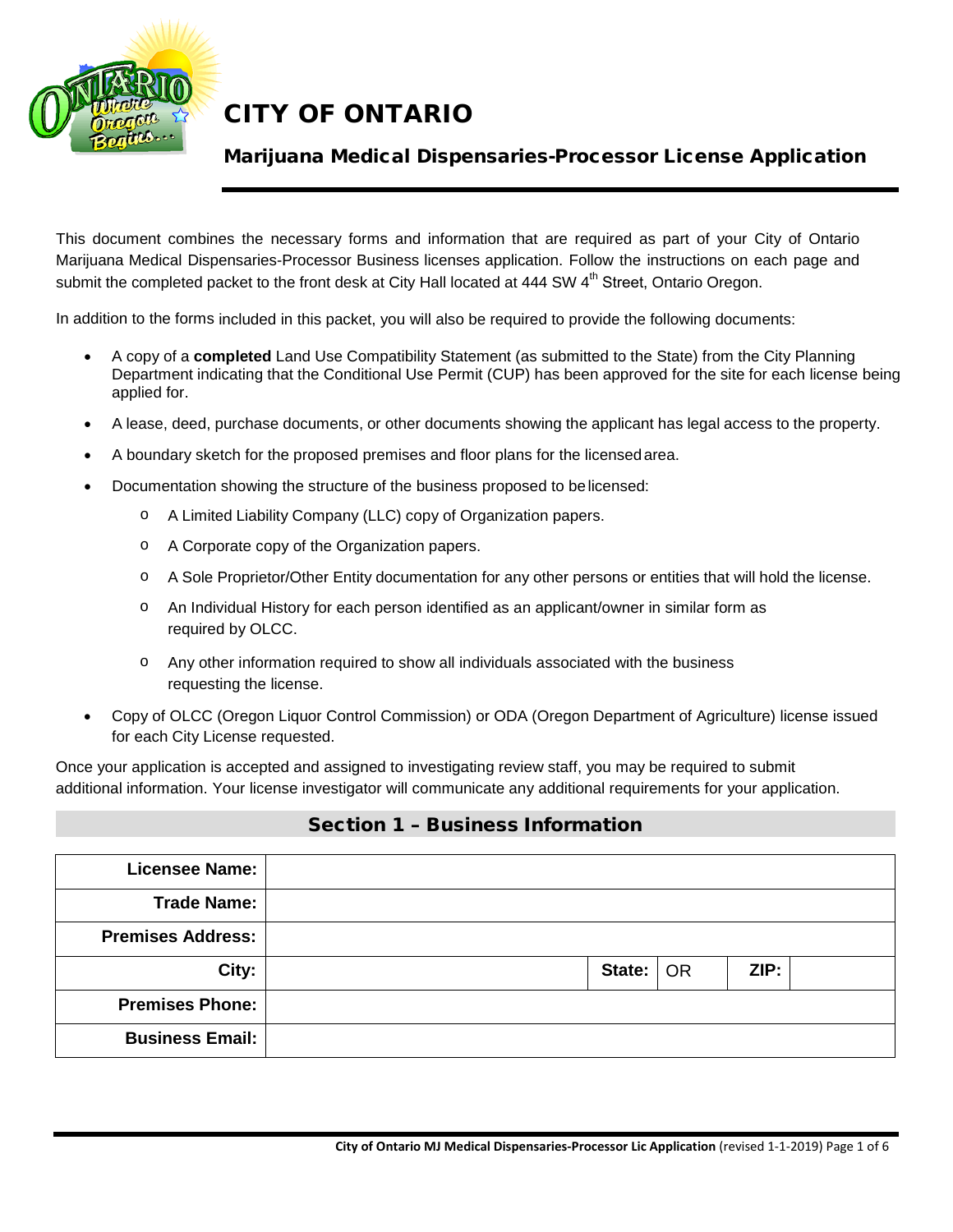

# Marijuana Medical Dispensaries-Processor License Application

|            | Section 2 - License being applied for |                                                                                                                                                |  |  |  |  |  |
|------------|---------------------------------------|------------------------------------------------------------------------------------------------------------------------------------------------|--|--|--|--|--|
|            |                                       | See Ontario Municipal Code (OMC) 3-24-6 and 3-24 for all requirements and regulations.                                                         |  |  |  |  |  |
| <b>YES</b> | <b>NO</b>                             |                                                                                                                                                |  |  |  |  |  |
|            |                                       | New or Renewal Application fee of \$1200.00 submitted (must be paid to accept application).                                                    |  |  |  |  |  |
|            |                                       | Application fee of \$220.00 for Each Employee over original 5 employees (Required at submittal).<br>$x$ \$220 = \$<br>Number employees over 5: |  |  |  |  |  |
|            |                                       | Retail Marijuana Business License fee of \$5,000.00 submitted. (can be paid when issued)?                                                      |  |  |  |  |  |
|            |                                       | Copy of Land Use Compatibility Statement (LUCS) form submitted?                                                                                |  |  |  |  |  |
|            |                                       | Copy of required Legal Ownership/Lease Documents Submitted?                                                                                    |  |  |  |  |  |
|            |                                       | Copy of Site plan and floor plan submitted?                                                                                                    |  |  |  |  |  |
|            |                                       | Copy of OLCC (Oregon Liquor Control Commission) or ODA (Oregon Department of Agriculture)<br>license?                                          |  |  |  |  |  |
|            |                                       | Medical Producer meeting 10A-03-134.1.2 exempt from fees.                                                                                      |  |  |  |  |  |

### **Any other additional information:**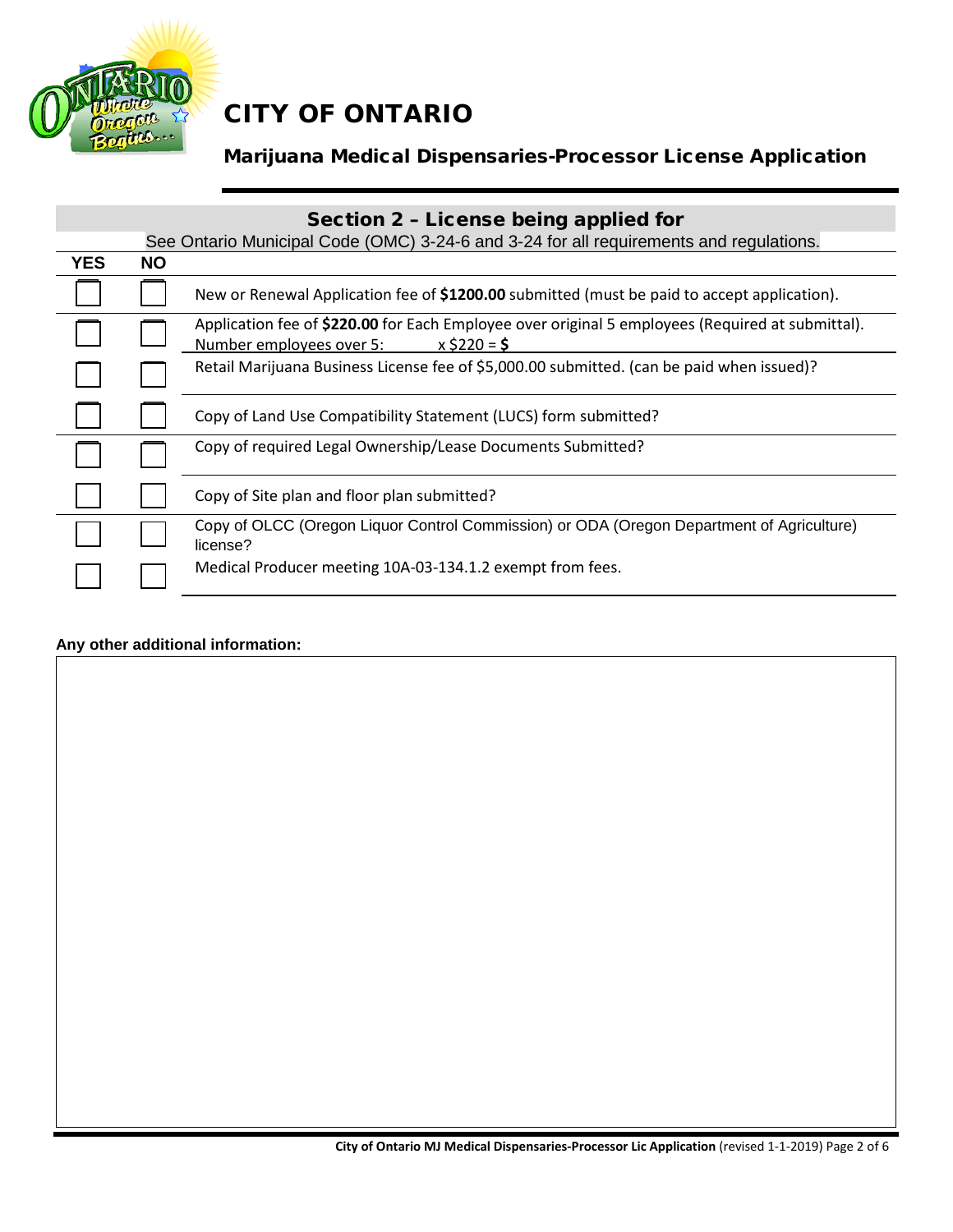

## Marijuana Medical Dispensaries-Processor License Application

### Section 3 – Hours of Operation

Use the following section to identify the regular hours during which your Medical Dispensaries-Processor business will be open to the public (i.e; when yourself, partners, representatives, or employees will be on the premises and engaged in the operation of the business and the exercise of license privileges for the operation.)

Under City Code, during regular business hours, your premises must be accessible on request to an identified CITY inspector. Outside of regular business hours, your premises must be accessible on request to an identified CITY inspector who has reason to believe a violation has occurred.

If your business will have seasonal variations, or irregular hours, detail these variations and schedules in the space available.

**Note:** Medical Retailers are prohibited from selling to consumers and from allowing consumers to be on the premises between 10:00 PM and 7:00 AM the following day. If you are a retailer proposing any operation between 10:00 PM and 7:00 AM, explain your operations during these hours in the space available for "Seasonal or other variations" or attach additional documentation.

#### **Regular business hours (local time for the premises), specify AM and PM:**

| Sunday:        |  |
|----------------|--|
| <b>Monday:</b> |  |
| Tuesday:       |  |
| Wednesday:     |  |
| Thursday:      |  |
| Friday:        |  |
| Saturday:      |  |

#### **Seasonal or other variations:**

## **A LICENSEE MUST CONTINUE TO MEET ALL SECURITY REQUIREMENTS INCLUDING CAMERA COVERAGE REQUIREMENTS WHEN THE BUSINESS IS CLOSED, INCLUDING SEASONAL CLOSURES.**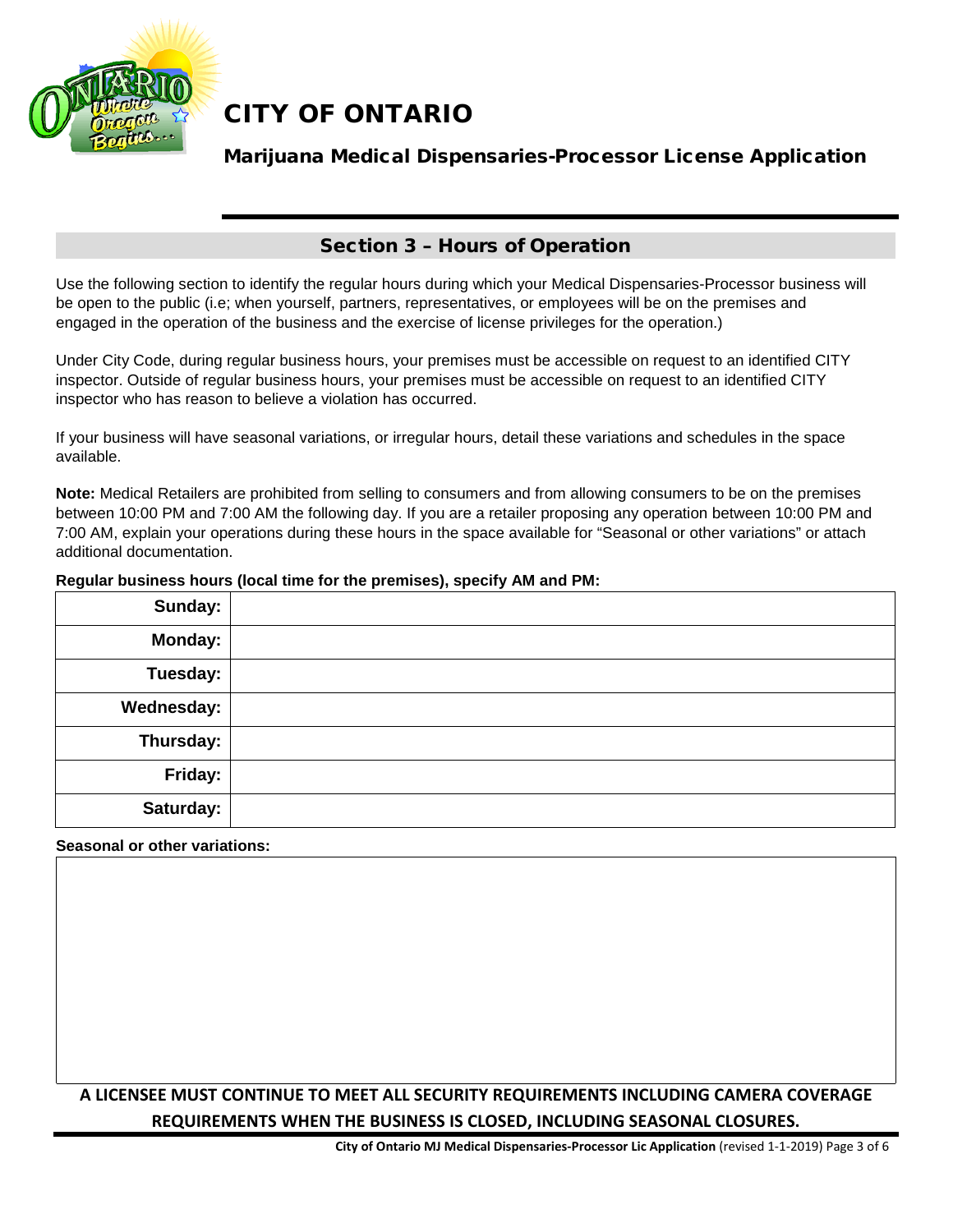

## Marijuana Medical Dispensaries-Processor License Application

# Section 4 – Other Interest in Property

| <b>YES</b> | <b>NO</b> |                                                                                                                                                                                                                                                                                                                                       |
|------------|-----------|---------------------------------------------------------------------------------------------------------------------------------------------------------------------------------------------------------------------------------------------------------------------------------------------------------------------------------------|
|            |           | Do any other persons or entities other than those that will hold the license have access to any<br>portion to the proposed premises? This includes property owners, contracted security<br>professionals, other tenants, or any entities holding an easement (other than utility easements)<br>over the property? If yes, list below. |

| <b>Entity or Person Name</b>                                | <b>Type of Interest</b>                           |  |  |
|-------------------------------------------------------------|---------------------------------------------------|--|--|
| (Full legal name of entity or person's first and last name) | (Owner, Easement, Tenant, Security Company, etc.) |  |  |
|                                                             |                                                   |  |  |
|                                                             |                                                   |  |  |
|                                                             |                                                   |  |  |
|                                                             |                                                   |  |  |
|                                                             |                                                   |  |  |
|                                                             |                                                   |  |  |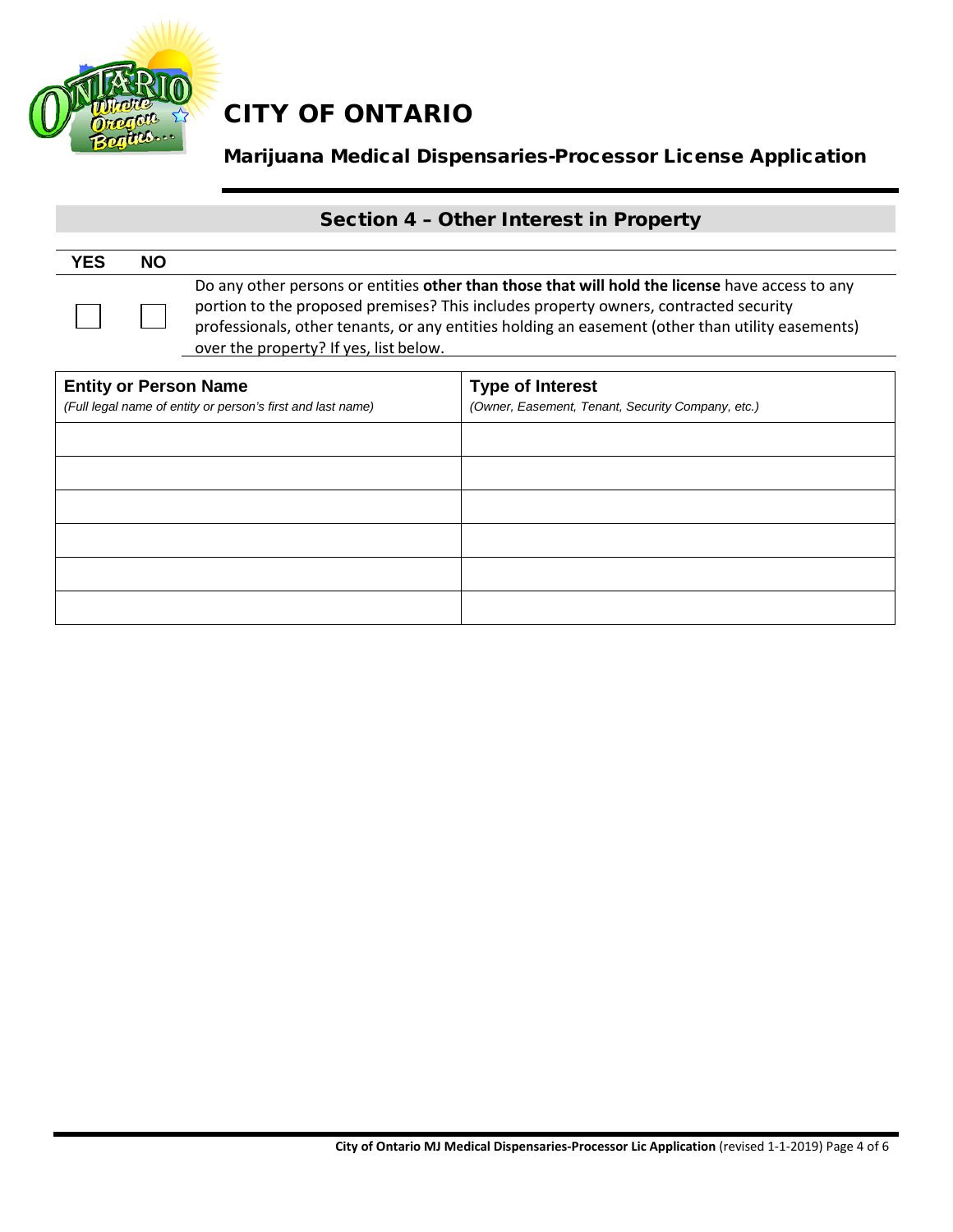

## Marijuana Medical Dispensaries-Processor License Application

### Section 5 – Background Checks

| <b>YES</b> | <b>NO</b> |                                                                                                                                                                                                       |
|------------|-----------|-------------------------------------------------------------------------------------------------------------------------------------------------------------------------------------------------------|
|            |           | Completed application for a criminal background check for the applicant, and all principals, persons<br>with a financial interest, and employees of the proposed marijuana business. (Provide Copies) |

### Section 6 – References

Provide names and contact information for three natural persons who can give an informed account of the business and moral character of the applicant and principals.

| Reference 1 Name: |               |      |  |
|-------------------|---------------|------|--|
| <b>Address:</b>   |               |      |  |
| City:             | State:        | Zip: |  |
| Email:            | <b>Phone:</b> |      |  |

| Reference 2 Name: |               |      |
|-------------------|---------------|------|
| <b>Address:</b>   |               |      |
| City:             | State:        | Zip: |
| Email:            | <b>Phone:</b> |      |

| <b>Reference 3 Name:</b> |               |      |
|--------------------------|---------------|------|
| <b>Address:</b>          |               |      |
| City:                    | State:        | Zip: |
| Email:                   | <b>Phone:</b> |      |